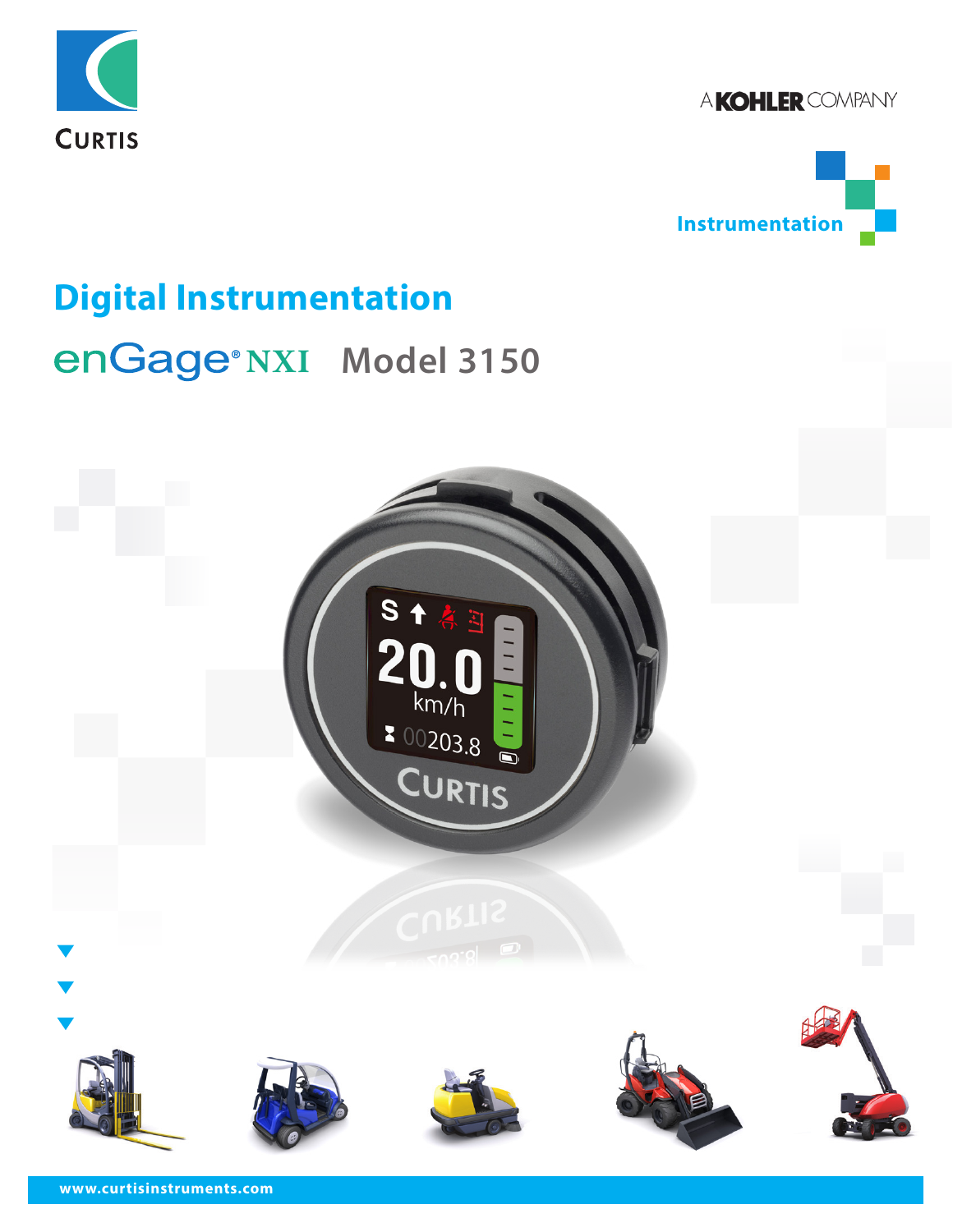### Digital Instrumentation

The Curtis enGage NX1 is a 1.54 inch (39.1 mm), bright color display packaged in a 52 mm gauge form factor. The LCD enables visualization of critical information and allows for a unique brand identity through a fully customizable user interface. The NX1 offers a range of input options including CAN, serial and IO to meet the needs of various markets and OEMs.

#### **FEATURES**

- ▶ A 1.54 inch (39.1 mm), 240 x 240 pixel LCD enables visualization of critical information and a unique brand identity through a fully customizable user interface.
- $\blacktriangleright$  The 52 mm gauge form factor allows for easy panel mounting in new and existing applications.
- Out-of-the-box application software targeting electronic vehicles. Curtis engineers may customize the software to meet specific OEM or market needs.
- Multiple pre-configured user interfaces.
- Message center feature enables configurable runtime messages communicated over CAN.
- 1x CAN 2.0 with full J1939\* and CANopen support and an optionally integrated terminating resistor.
- Three digital inputs and one low-side output.
- Serial communication interface.
- Wide voltage range supports a variety of applications.
- Integrated BDI and hour meter.
- Updateable firmware over the CAN bus or through the Curtis Integrated Toolkit™ (CIT).
- $\blacktriangleright$  Easily operates in demanding conditions with an operational temperature range of –40°C to +70°C.
- IP67 front and IP65 rear ingress protection for electronic components.
- CE compliance\*, UL recognition\* and RoHS3 compliance ensure compatibility with global regulatory safety.

*\*Pending*







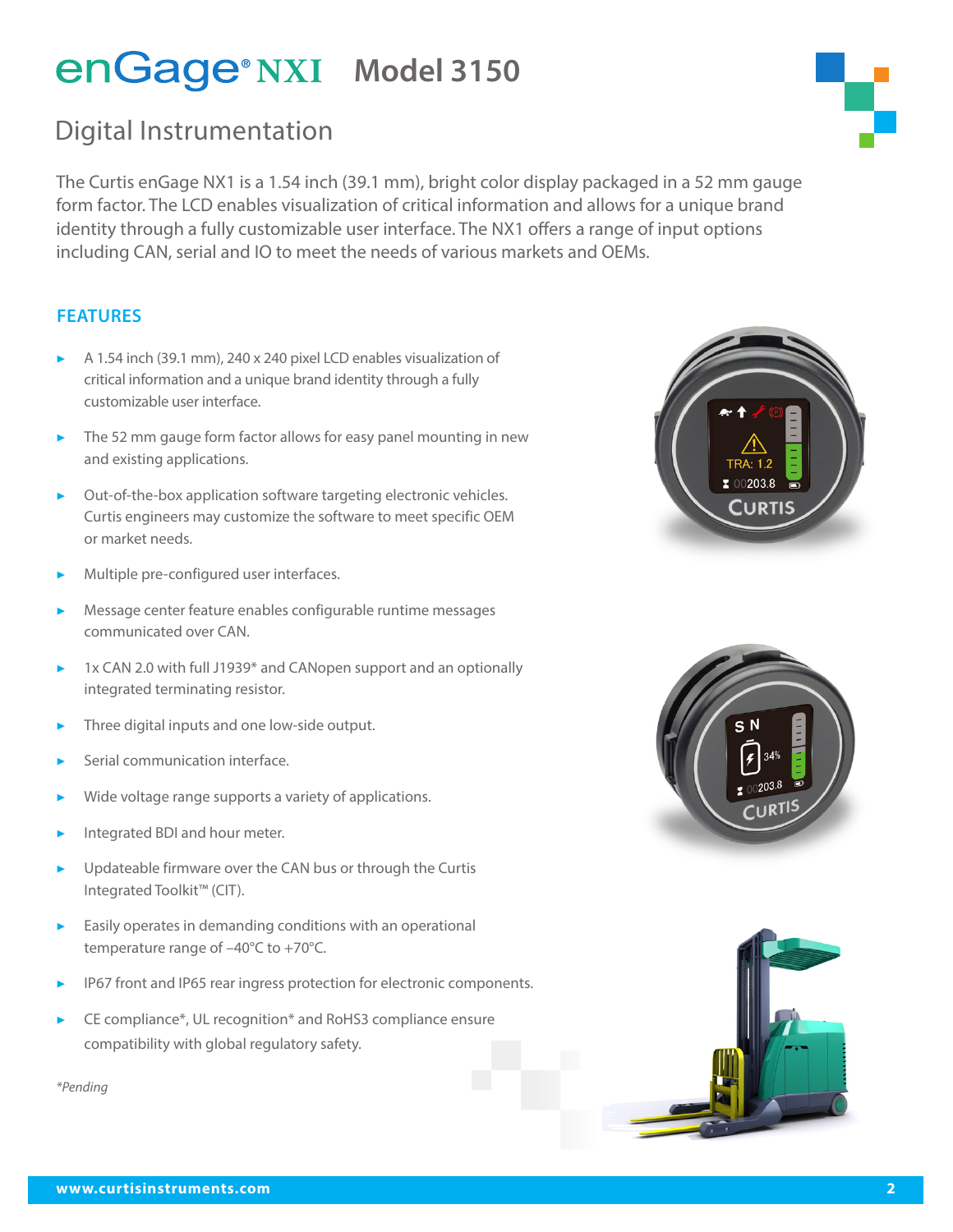### Digital Instrumentation

#### **SPECIFICATIONS**

#### **Electrical**

#### Voltage Ranges:

| <b>Nominal</b> | Min. | Max. |
|----------------|------|------|
| $12 - 48V$     | 9١   | 60V  |

#### Operating Currents:

| Voltage     | <b>LCD Heater</b><br>Idle (mA) | <b>LCD Heater</b><br>Working (mA) |
|-------------|--------------------------------|-----------------------------------|
| $B+ (9V)$   | 100                            | 350                               |
| $B + (12V)$ | 72                             | 390                               |
| $B + (24V)$ | 36                             | 200                               |
| $B + (36V)$ | 25                             | 140                               |
| $B + (48V)$ | 20                             | 100                               |
| $B + (60V)$ | 16                             | 80                                |

#### Baud Rate:

100 Kbps to 1 Mbps

#### **Inputs**

#### Switch Input Characteristics:

| Switch Input<br><b>Characteristics</b> | Min. | Max.     | Units |
|----------------------------------------|------|----------|-------|
| Input Active High<br>Threshold Voltage | 6.0V | $B+$ MAX | Volts |
| Input Impedance                        | 148  | 152      | Ohms  |

#### **Outputs**

#### MOSFET Output Specifications:

| Parameter          | Min. | Max. | <b>Conditions</b> |
|--------------------|------|------|-------------------|
| Continuous Current |      | 1Α   |                   |
| Off Voltage        |      | 75V  |                   |
| On Voltage         |      | 0.5V | $I = 1A$ DC       |

#### **Environmental**

#### Operating Temperature:  $-40^\circ$  to  $+70^\circ C$

#### Storage Temperature:

 $-40^\circ$  to  $+85^\circ C$ 

#### Humidity: Soak

Designed to meet EN 60068-2-78

#### Cyclic

Designed to meet EN 60068-2-30

#### Ingress Protection:

Designed to meet EN 60529

- ▶ IP65 for electronic components and IP54 for connector (mating with TYCO sealed connector).
- IP65 for electronic components and IP40 for connector (mating with TYCO unsealed connector).

#### Shock:

Designed to meet EN 60068-2-27

#### Vibration:

**General:** Designed to meet EN 60068-2-6 **Random:** Designed to meet EN 60068-2-64 **Resonance:** Designed to meet EN 60068-2-6

#### **EMC**

#### Emissions:

Designed to meet EN 12895: 2015 + A1:2019

#### Immunity:

Designed to meet EN 12895 2015 + A1:2019

#### **Regulatory Approvals**

**UL:** UL recognition to UL 583

- **CE:** The product complies with the requirements of the EMC Standards and RoHS directive 2015/863/EU (RoHS 3).
- ▶ EMC: EN 12895: 2015 + A1:2019
- ▶ RoHS: 2015/863/EU (RoHS 3)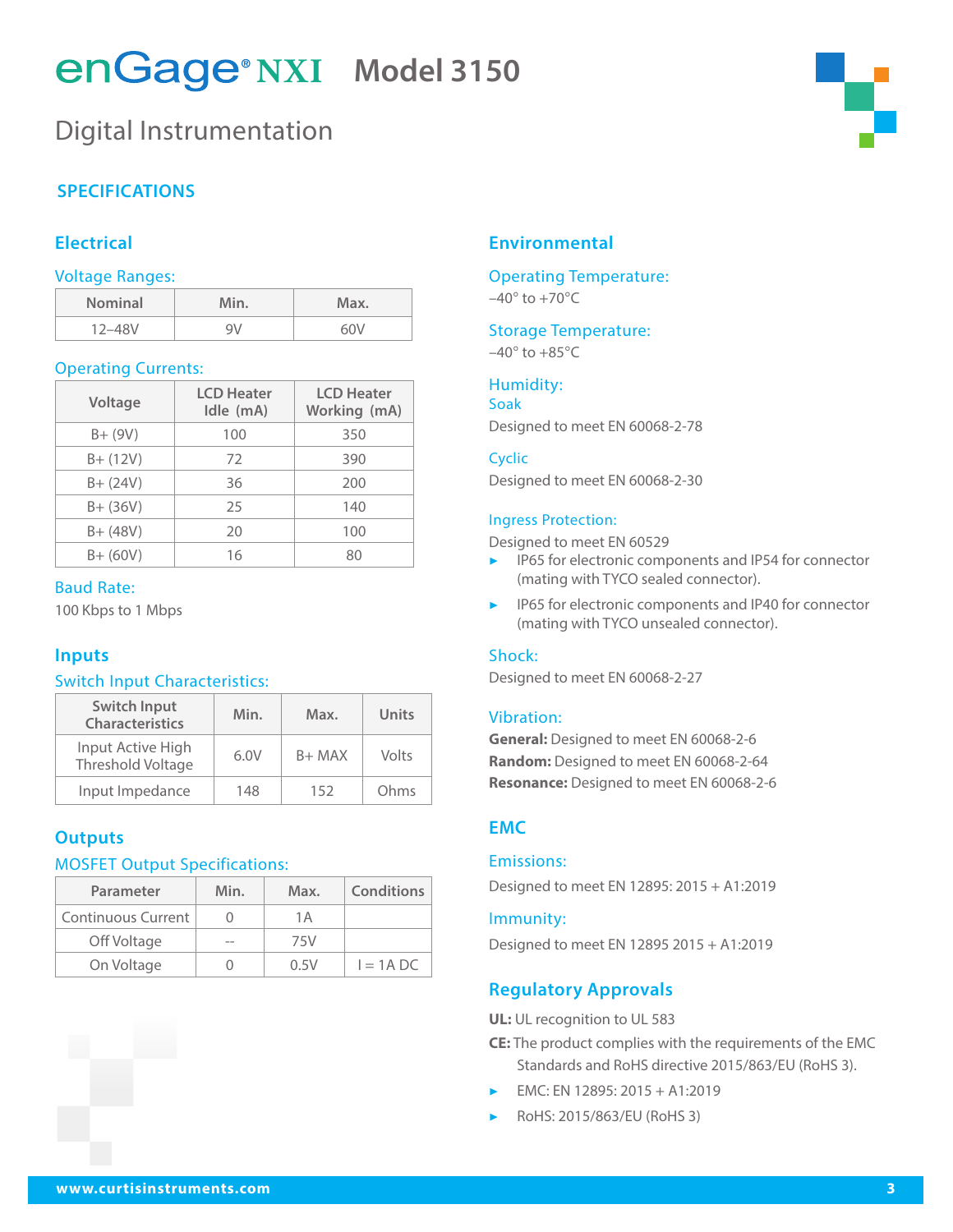### Digital Instrumentation



#### **MODEL ENCODEMENT**



#### **TYPICAL WIRING DIAGRAM**

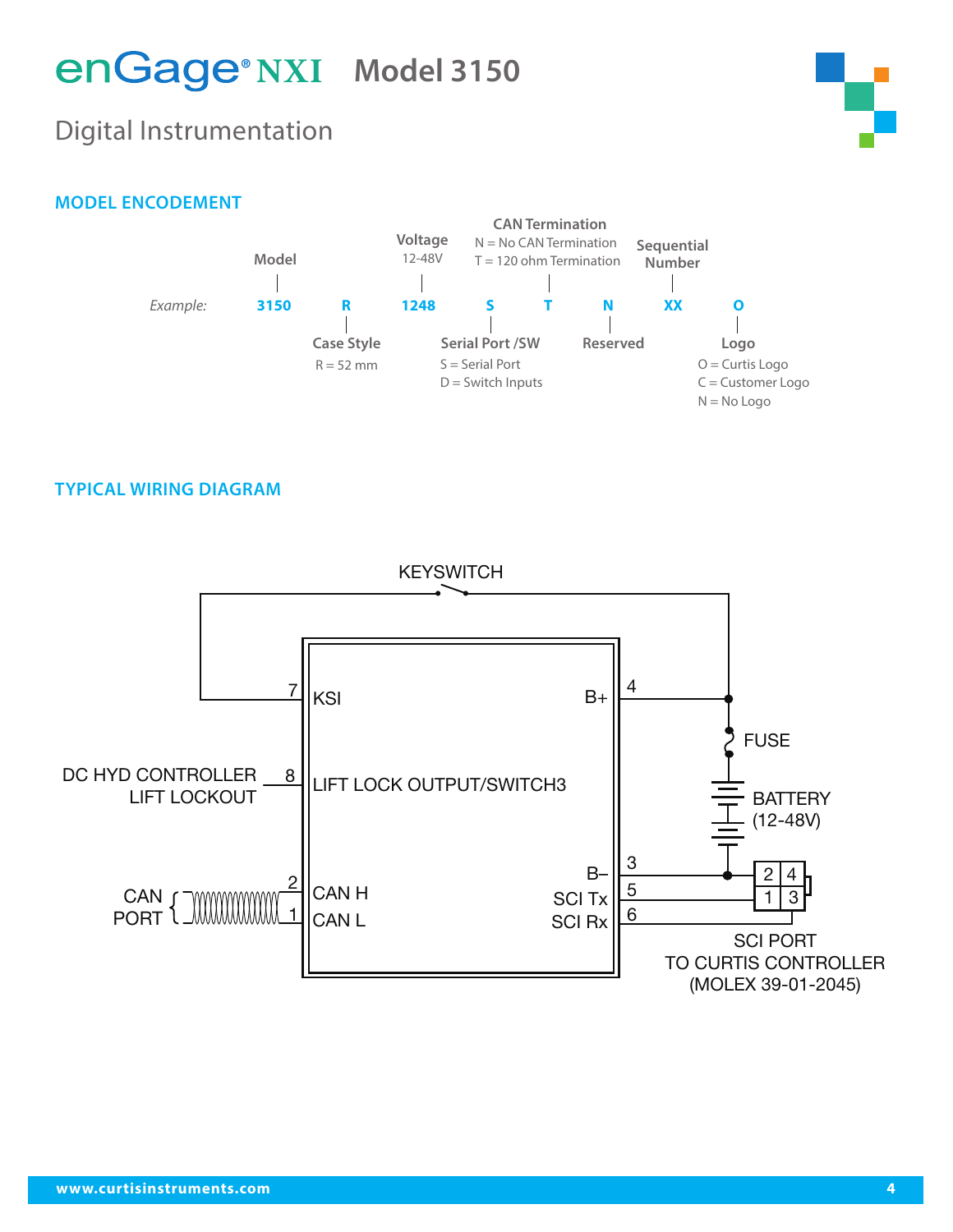### Digital Instrumentation

#### **CONNECTOR**

| Pin           | <b>Signal Name</b>                                        | <b>Description</b>                                  |  |
|---------------|-----------------------------------------------------------|-----------------------------------------------------|--|
| 1             | <b>CAN Low</b>                                            | CANbus low signal                                   |  |
| $\mathcal{P}$ | <b>CAN HI</b>                                             | CANbus high signal                                  |  |
| 3             | $B -$                                                     | <b>Battery Common</b>                               |  |
| 4             | $B+$                                                      | <b>Battery Positive</b>                             |  |
| 5             | SCI Tx / SW1*                                             | Serial Communication Interface Tx/ Switch Input1    |  |
| 6             | SCI Rx / SW2*                                             | Serial Communication Interface Rx/<br>Switch Input2 |  |
| 7             | <b>KSI</b>                                                | Keyswitch Input                                     |  |
| 8             | Lift Lock<br>Lift Lock Output/Switch Input3<br>Output/SW3 |                                                     |  |

The signals are assigned as shown in the table below.



*\*Note: SCI and SW1 & 2 are stuff optional in hardware*

#### **MATING CONNECTOR**

The mating connector for 3150 is an 8-pin Mini-Universal MATE-N-LOK housing from Tyco Connectivity. The Tyco part numbers to assemble a mating assembly are shown in the table to the right (Mating Connector: IP40).

The ingress protections of 3150 connector may be improved to IP54 (from IP40) by replacing the mating connector part numbers in the table above (Mating Connector: IP40) with the part numbers shown in the table to the right (Mating Connector: IP54). The electronic components of 3150 are sealed to IP67 in the front and IP65 in the rear.



#### Mating Connector Part Numbers: IP40

| <b>Item</b> | <b>Part Description</b>  | <b>Tyco P/N</b> |
|-------------|--------------------------|-----------------|
|             | <b>Connector Housing</b> | 770579-1        |
|             | Terminal $(18 - 22$ AWG) | 770904-X        |

#### Mating Connector Part Numbers: IP54

| <b>Item</b>    | <b>Part Description</b>                             | <b>Tyco P/N</b>          |
|----------------|-----------------------------------------------------|--------------------------|
|                | <b>Connector Housing</b>                            | 794821-1                 |
| $\mathcal{P}$  | Terminal $(18 - 22$ AWG)                            | 770904-X                 |
| $\mathcal{E}$  | Interface Seal                                      | 794772-8                 |
| $\overline{4}$ | Single Wire Seal or Gang Seal                       | 794758-1 or<br>1586359-8 |
| 5              | Cavity Plug Seal (for unused<br>terminal positions) | 794995-1                 |